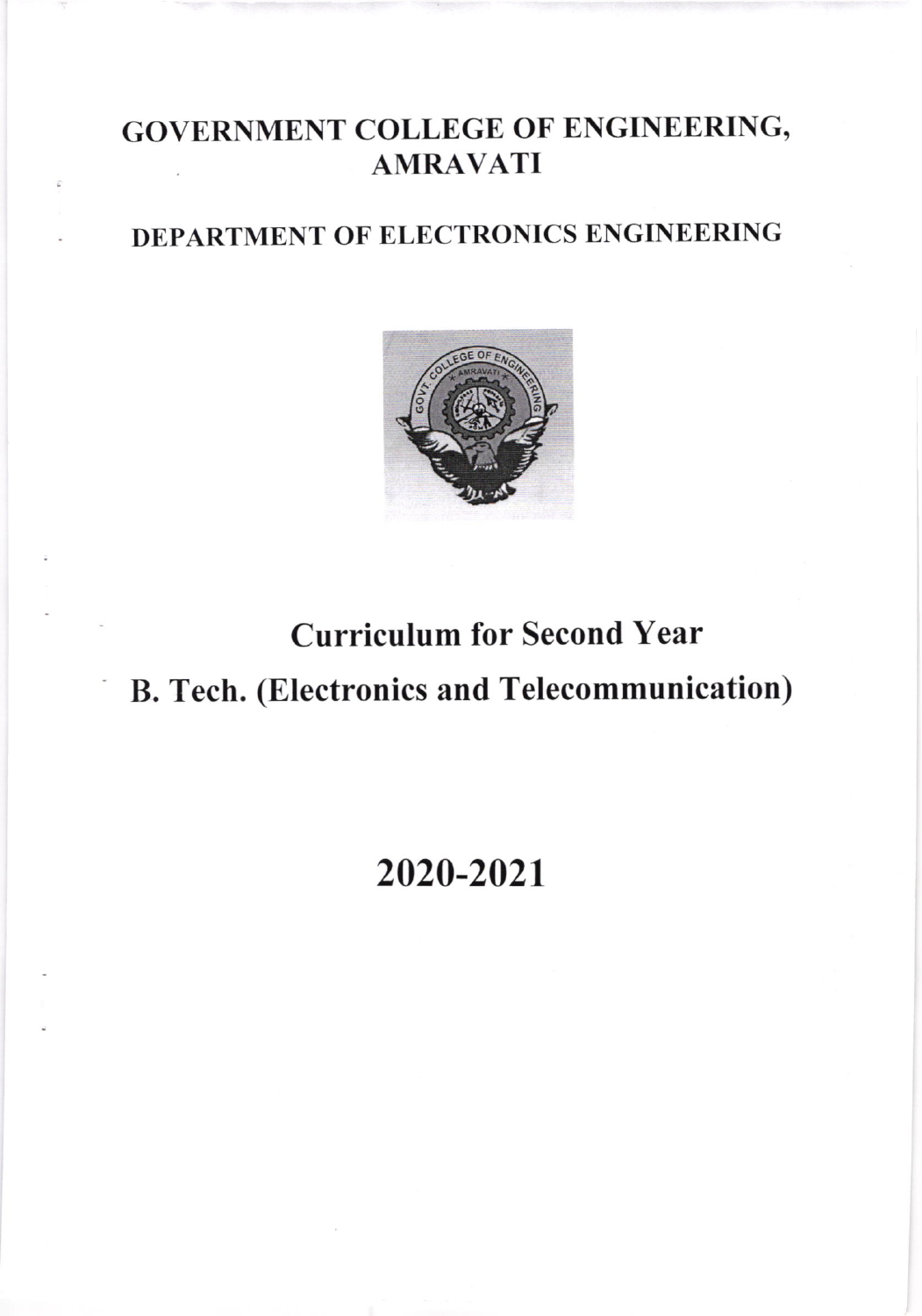### **Specialization: Electronics and Telecommunication**

#### PROGRAM OBJECTIVES

PO1: Apply the knowledge of mathematics, science, engineering fundamentals and an engineering specialization to the solution of complex engineering problems

PO2: Identify, formulate, review research literature, and analyze complex engineering problems reaching substantiated conclusions using first principles of mathematics, natural sciences, and engineering sciences

PO3: Design solutions for complex engineering problems and design system components or processes that meet the specified needs with appropriate consideration for the public health and safety, and the cultural, societal, and environmental considerations.

PO4: Use research-based knowledge and research methods including design of experiments, analysis and interpretation of data, and synthesis of the information to provide valid conclusions.

PO5: Create, select, and apply appropriate techniques, resources, and modern engineering and IT tools including prediction and modeling to complex engineering activities with an understanding of the limitations.

PO6: Apply reasoning informed by the contextual knowledge to assess societal, health, safety, legal and cultural issues and the consequent responsibilities relevant to the professional engineering practice.

PO7: Understand the impact of the professional engineering solutions in societal and environmental contexts, and demonstrate the knowledge of, and need for sustainable development.

PO8: Apply ethical principles and commit to professional ethics and responsibilities and norms of the engineering practice.

PO9: Function effectively as an individual, and as a member or leader in diverse teams, and in multidisciplinary settings.

PO10: Communicate effectively on complex engineering activities with the engineering community and with society at large, such as, being able to comprehend and write effective reports and design documentation, make effective presentations, and give and receive clear instructions.

PO11: Recognize the need for, and have the preparation and ability to engage in independent and life-long learning in the broadest context of technological change.

PO12: Demonstrate knowledge and understanding of the engineering and management principles and apply these to one's own work, as a member and leader in a team, to manage projects and in multidisciplinary environments.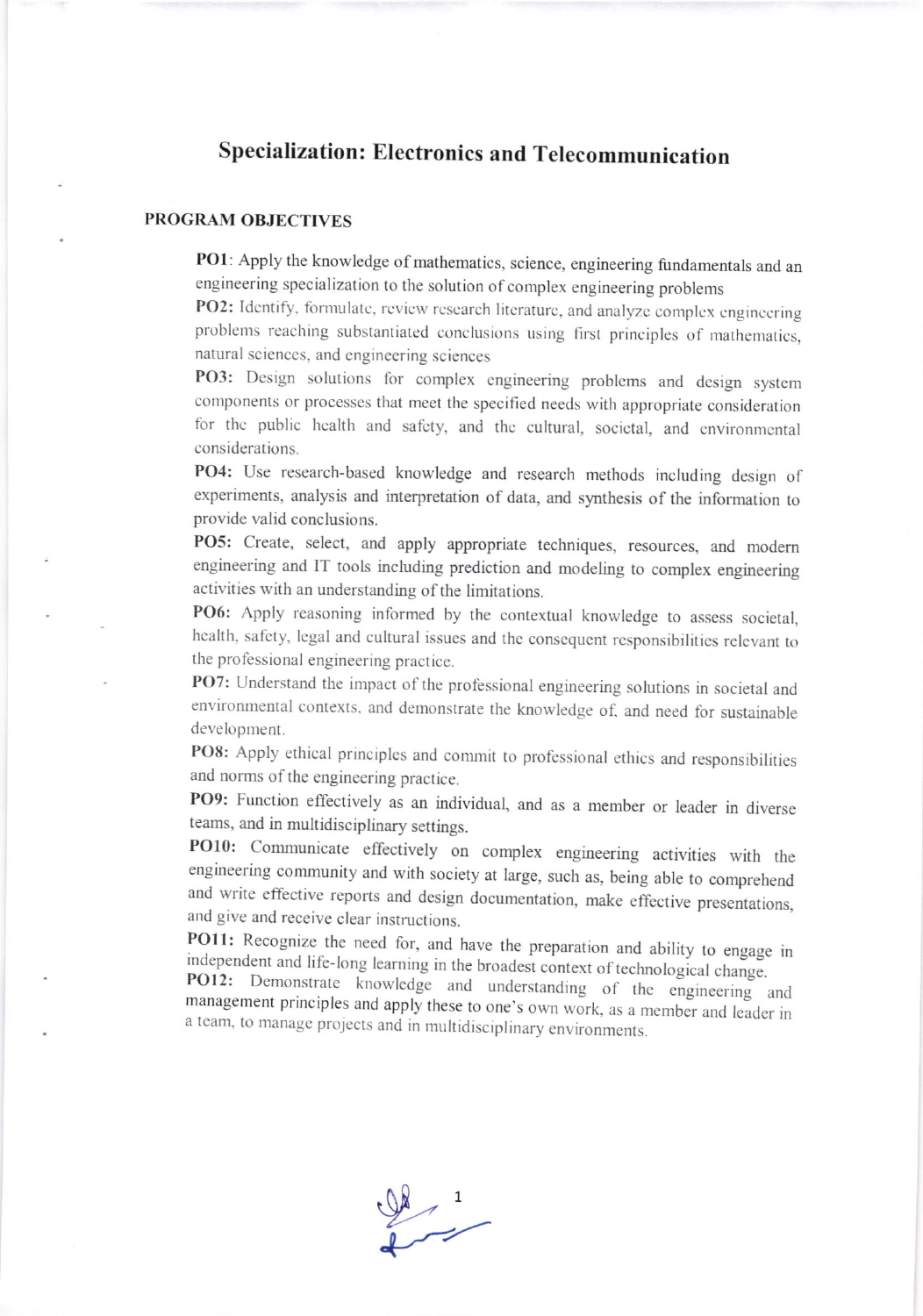#### (B) PROGRAM SPECIFIC OUTCOMES (PSos)

#### A Graduate of the Electronics and Telecommunication program will be able to:

PSOI: Apply the concepts of Analog and Digital Electronics, Microprocessors, Signal processing and communication engineering in design and implementation of Engineering Systems.

PSO2: Solve complex problems in the field of Electronics and telecommunication using latest hardware and software tools along with analytical and managerial skills

PSO3: Acquire the social and environmental awareness with ethical responsibility to have successful carrier

 $\Psi$ .  $\sqrt{2}$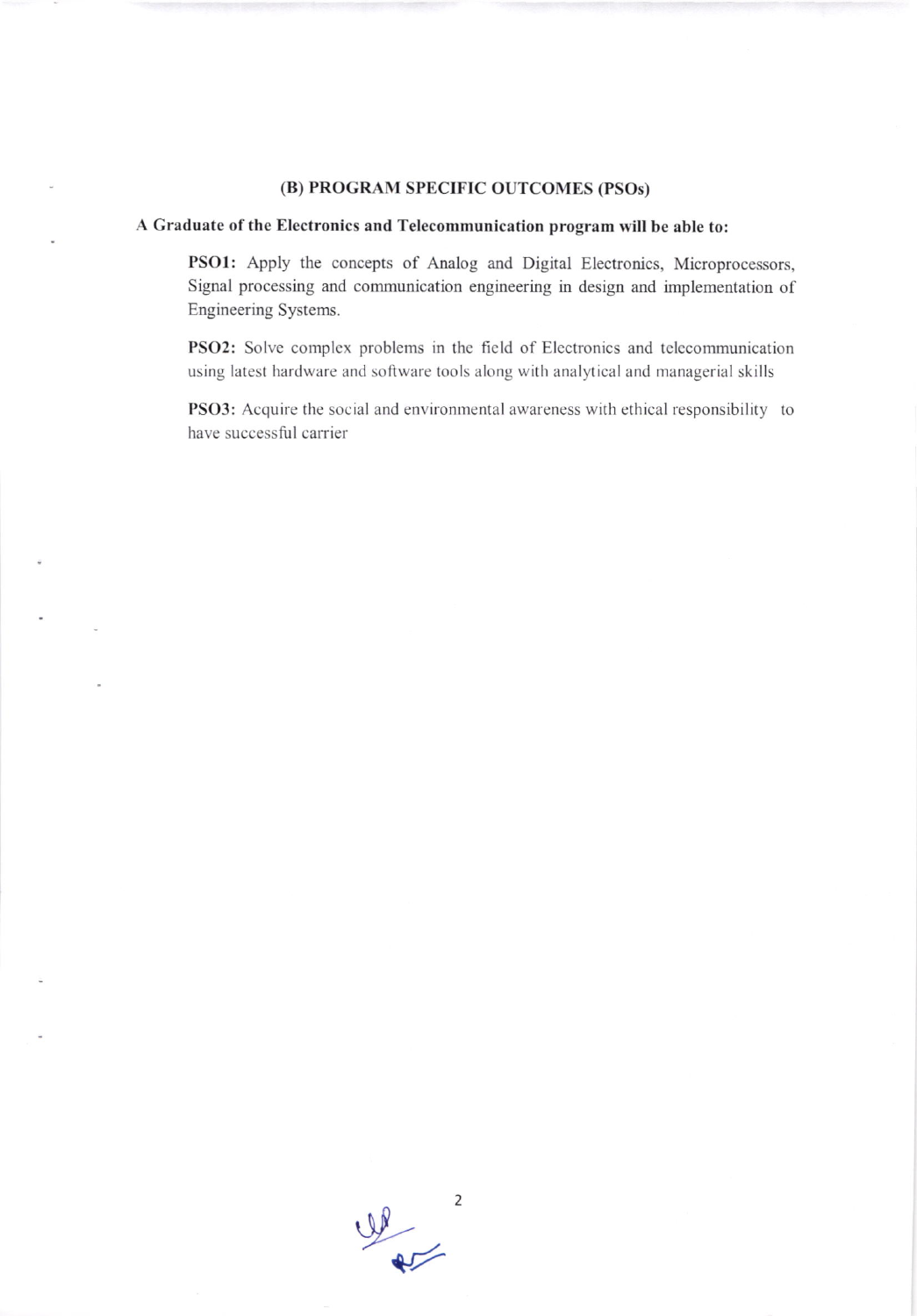# GOVERNMENT COLLEGE OF ENGINEERING, AMRAVATI.<br>Department of Electronics Engineering.<br>Scheme for B. Tech. (Electronics and Telecommunication)

| Category   | Course<br>Code                                                                        | Name of the Course                                                      | <b>SEMESTER-III</b><br><b>Teaching Scheme</b><br><b>Evaluation Scheme</b> |                      |                       |                          |              |            |                 |             |               |           | Credit         |
|------------|---------------------------------------------------------------------------------------|-------------------------------------------------------------------------|---------------------------------------------------------------------------|----------------------|-----------------------|--------------------------|--------------|------------|-----------------|-------------|---------------|-----------|----------------|
|            |                                                                                       |                                                                         |                                                                           |                      |                       |                          |              | Theory     |                 | Practical   |               | Total     |                |
|            |                                                                                       |                                                                         | Theory<br>Hrs/week                                                        | Tutorial<br>Hrs/week | Practical<br>Hrs/week | Total                    | TA           | <b>MSE</b> | <b>ESE</b>      | <b>ICA</b>  | <b>ESE</b>    |           |                |
| <b>BSC</b> | <b>SHU321C</b><br>*SHU322C                                                            | Transform And Statistical Methods<br>*Integral Calculus And Probability |                                                                           |                      | $\theta$              | 4                        | 10           | 30         | 60              | $-$         | ---           | 100       | $\overline{4}$ |
| <b>PCC</b> | ETU321                                                                                | Electronic Devices and Circuits                                         | $\overline{\phantom{a}}$                                                  |                      | $\theta$              | 4                        | 10           | 30         | 60              | <b>HOME</b> | $\cdots$      | 100       | $\overline{4}$ |
| PCC        | <b>ETU322</b>                                                                         | Signals and Systems                                                     |                                                                           | $\Omega$             | $\mathbf{0}$          | 3                        | 10           | 30         | 60              | $***$       | $- - -$       | 100       | 3              |
| PCC        | ETU323                                                                                | Digital Electronics                                                     |                                                                           | $\Omega$             | $\mathbf{0}$          | 3                        | 10           | 30         | 60              | $-$         | $-$           | 100       | 3              |
| PCC        | ETU324                                                                                | Network Theory                                                          | 3                                                                         |                      | $\mathbf{0}$          | 4                        | 10           | 30         | 60              | $***$       |               | 100       | $\overline{4}$ |
| MC         | <b>SHU323</b>                                                                         | Introduction to Constitution of India                                   |                                                                           | <b>Mark</b>          | $-$                   |                          | 20           | ---        | 30              | $- - -$     |               | 50        |                |
| PCC        | ETU325                                                                                | Electronics Devices and Circuits Lab.                                   | $\Omega$                                                                  | $\Omega$             | $\overline{2}$        | $\overline{2}$           | <b>STATE</b> | ---        | $- - -$         | 25          | $- - -$<br>25 | 50        | $\sim$         |
| PCC        | ETU326                                                                                | Signal and Systems Lab.                                                 | $\Omega$                                                                  | $\Omega$             | n                     | $\overline{2}$           | <b>STATE</b> | <b>MAN</b> |                 | 25          | 25            |           |                |
| PCC        | ETU327                                                                                | Digital Electronics Lab.                                                | $\Omega$                                                                  | $\Omega$             | ×                     | $\overline{\phantom{a}}$ | $- - -$      | $\cdots$   | $- - -$<br>$-1$ | 25          | 25            | 50        |                |
| PCC        | <b>ETU328</b>                                                                         | Computer Programming Lab.                                               | $\Omega$                                                                  | $\Omega$             |                       | ٠                        | $- - -$      | $+ +$      |                 | 25          | 25            | 50        |                |
|            | Total<br>$TA \cdot T$ and $A \cdot T$ and $A \cdot T$ and $A \cdot T$ and $A \cdot T$ |                                                                         | 16                                                                        |                      | 8                     | 27                       | 70           | 150        | $***$<br>330    | 100         | 100           | 50<br>750 | 22             |

TA: Teacher Assessment MSE: Mid Semester Examination ESE: End Semester Examination ICA: Internal Continuous Assessment<br>ESE Duration for Theory: 2.30Hrs.

\*For direct second year admitted students

 $\hat{\mathbf{r}}$ 

i,

**SST** 

 $\overline{3}$